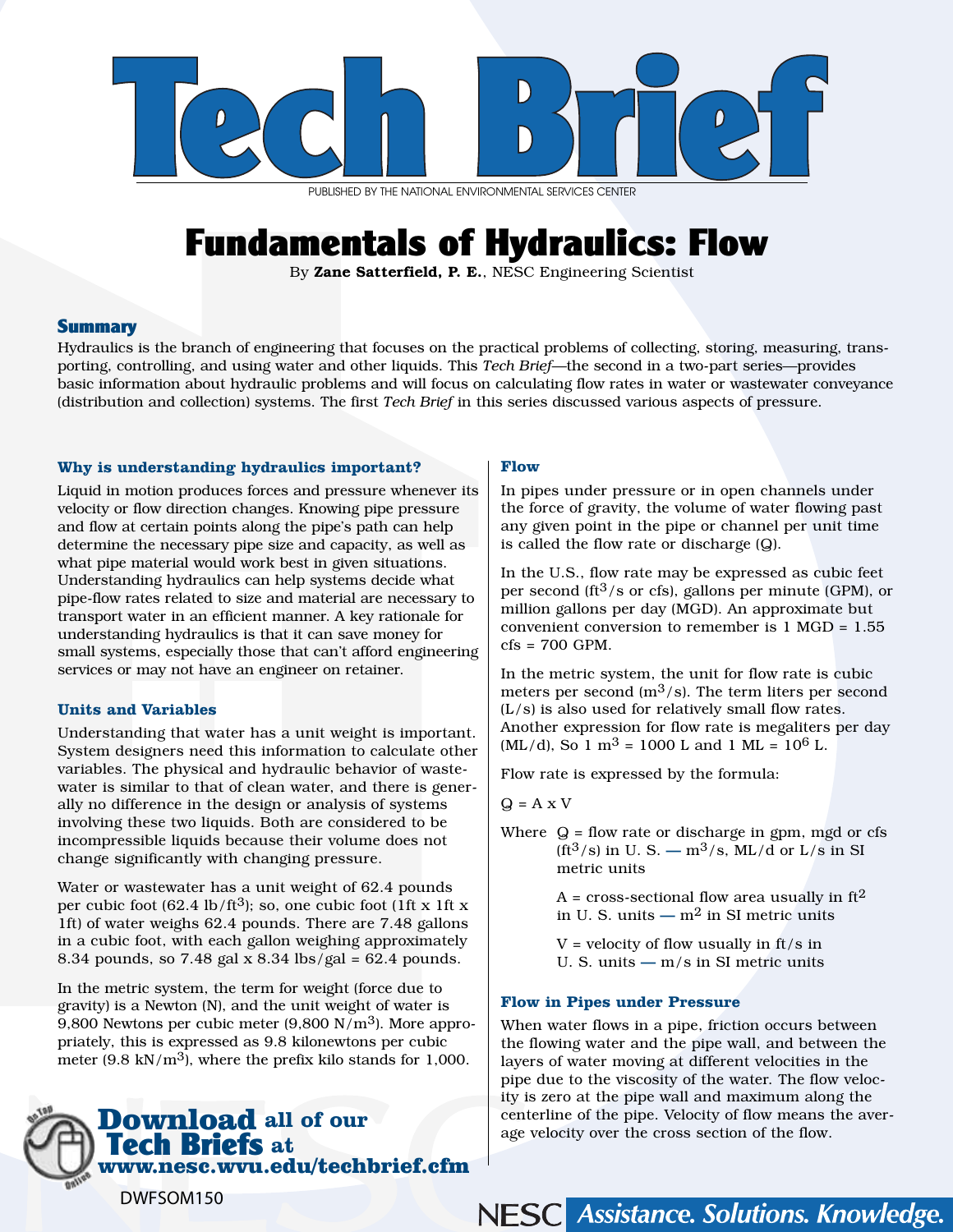The frictional resistance to flow causes energy loss in the system. This energy loss is a continuous pressure drop along the path of flow.

To be able to design new water distribution pipelines or sewage force mains or to analyze existing pipe networks, you will need to calculate the head losses, pressures, and flows throughout the system. There are several formulas in hydraulics to do this, but one of those most commonly used is the Hazen-Williams equation:

 $Q = 0.28$  x C x D<sup>2.63</sup> x S<sup>0.54</sup>

Where  $Q =$  flow rate in  $m^3/s$  in SI metric or gpm in U. S.

> $0.28$  = constant which can be used for both SI units and U.S. units with sufficient accuracy.

> C = pipe roughness coefficient (dimensionless) can be found in tables based on pipe material such as Table 1.

 $D =$  pipe diameter in  $(m)$  SI units or (in) inches U.S. units

S = slope of hydraulic grade line, dimensionless

 $S = h_L/L$ 

Where  $h_L$  is head loss in feet or meters

Where L is the length of pipe in feet or meters

#### **Table 1. Hazen-Williams Coefficient for Different Types of Pipe**

| <b>Pipe Materials</b>           | <u>. . </u><br>$c_{HW}$ |
|---------------------------------|-------------------------|
| <b>Asbestos Cement</b>          | 140                     |
| Brass                           | 130-140                 |
| <b>Brick Sewer</b>              | 100                     |
| Cast Iron                       |                         |
| New, unlined                    | 130                     |
| 10 yr. $old$                    | 107-113                 |
| 20 yr. old                      | 89-100                  |
| 30 yr. old                      | 75-90                   |
| 40 yr. old                      | 64-83                   |
| Concrete or concrete lined      |                         |
| Steel forms                     | 140                     |
| Wooden forms                    | 120                     |
| Centrifugally spun              | 135                     |
| Copper                          | 130-140                 |
| Galvanized Iron                 | 120                     |
| Glass                           | 140                     |
| Lead                            | 130-140                 |
| Plastic                         | 140-150                 |
| Steel                           |                         |
| Coal-tar enamel lined           | 145-150                 |
| New unlined                     | 140-150                 |
| <b>Riveted</b>                  | 110                     |
| Tin                             | 130                     |
| Vitrified Clay (good condition) | 110-140                 |
| Wood Stave (average condition)  | 120                     |

PAGE OF FOUR

OF FOUR

two<br>∜<br>l≦

# *Example 1*

Your water system services a vacant industrial park with existing water lines in place. A company wants to use the entire industrial park site and needs 1,800 gpm. The existing 12-inch diameter new, plastic pipe carries water with a head loss of 10 feet per 1,000 feet of pipeline. Determine the flow rate in the pipe using the Hazen-William equation to see if the existing piping will handle their demands giving that the storage and pressure head is adequate.

**Solution:** From Table 1, the Hazen-Williams equation finds the pipe roughness coefficient (C) for a new, plastic pipe to be  $C = 140$ .

Now compute the value of S, where  $S = h_L/L$ 

$$
S = 10 \text{ ft} / 1,000 \text{ ft}
$$

$$
S=0.010
$$

The diameter is given in inches and stays in inches

 $D = 12$  in

Now applying the Hazen-Williams equation

 $Q = 0.28 \times C \times D^{2.63} \times S^{0.54}$ 

 $Q = 0.28 \times 140 \times 12^{2.63} \times 0.010^{0.54}$ 

Most calculators have a  $y<sup>x</sup>$  button. If yours does not, get one that does.

 $Q = 0.28 \times 140 \times 689.04 \times 0.08317$ 

 $Q = 2,246$  gpm

The calculation shows that the existing 12-inch pipe will provide more than the required amount needed by the new facility.

# **Gravity Flow in Pipes or Open Channels (Not under Pressure)**

When water flows in a pipe or a channel with a free surface exposed to the atmosphere, it is called open channel or gravity flow. Gravity provides the moving force. But, as with pressure flow, there are friction losses or energy losses in gravity flow as well. Stream or river flow is open channel flow. Flow in storm or sanitary sewers is also open channel flow, except when the water is pumped through the pipe under pressure (a force main).

Most routine calculations in the design or analysis of storm or sanitary sewer systems involve a condition called steady uniform flow. Steady flow means that the discharge is constant with time. Uniform flow means that the slope of the water surface and cross-sectional flow area are also constant in the length of channel being analyzed.

Under steady, uniform-flow conditions, the slope of the water surface is the slope of the channel bottom.

The top of the inside pipe wall is called the crown, and the bottom of the pipe wall is called the invert. One basic objective of sewer design is to establish appropriate invert elevations along the pipeline. The length of wetted surface on the pipe or stream cross section is called the wetted perimeter. The size of the channel or pipe, as well

Tech Brief • Fundamentals of Hydraulics: Flow, Spring/Summer 2010, Vol. 10, Issue 1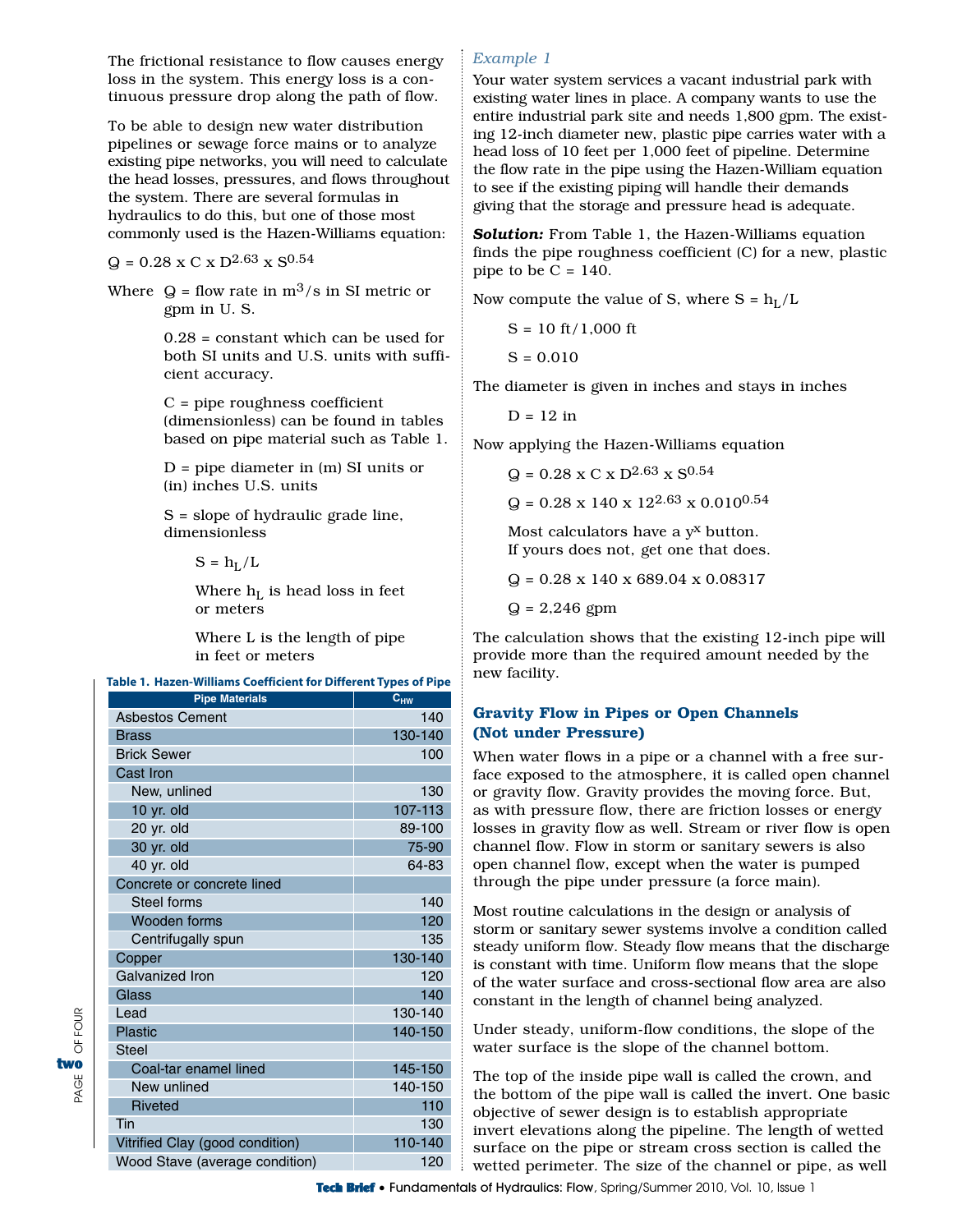as its slope and wetted perimeter, are important factors in relation to its discharge capacity.

The common formula for solving open channel flow problems is called Manning's formula and is written as:

 $Q = 1.0$  or  $1.5/n \times A \times R^{2/3} \times S^{1/2}$ 

Where  $Q =$  channel discharge capacity in  $(m^3/s)$  SI units or  $(ft^3/s)$  U.S. units

1.0 = constant for SI metric units

1.5 = constant for U.S. units

n = channel roughness coefficient (Manning's n) dimensionless

A = cross-sectional *flow* area (not the crosssection of pipe or channel) in  $m^2$  SI units or  $ft^2$ U.S. units

R = hydraulic radius of the channel in (m) SI units or (ft) U.S. units

S = slope of the channel bottom, dimensionless

From the variables above the hydraulic radius of a channel R, is defined as the ratio of the cross-sectional flow area A to the wetted perimeter P. In formula form:

```
R = A/P
```
Where  $R = hydr$  audic radius of the channel in (m) SI units or (ft) U.S. units

> A = cross-sectional *flow* area (not the crosssection of pipe or channel) in  $m^2$  SI units or  $ft<sup>2</sup>$  U.S. units

P = wetted perimeter in (m) SI units or ft U.S. units

The roughness coefficient (n), often referred to as Manning's n, depends on the material and age of the pipe or lined channel and on topographic features for a natural streambed. It can range from a value of 0.01 for a smooth, clay pipe to 0.1 for a small natural stream. A value of n commonly assumed for concrete pipes or concrete lined channels is 0.013.

| Table 2. Manning's Roughness Coefficient, n. | Manning's n |       |
|----------------------------------------------|-------------|-------|
| <b>Type of Pipe</b>                          | Min.        | Max.  |
| Glass, brass, or copper                      | 0.009       | 0.013 |
| Smooth cement surface                        | 0.010       | 0.013 |
| Wood-stave                                   | 0.010       | 0.013 |
| Vitrified sewer pipe                         | 0.010       | 0.017 |
| Cast-Iron                                    | 0.011       | 0.015 |
| Concrete, precast                            | 0.011       | 0.015 |
| Cement mortar surfaces                       | 0.011       | 0.015 |
| Common-clay drainage tile                    | 0.011       | 0.017 |
| Wrought Iron                                 | 0.012       | 0.017 |
| Brick with cement mortar                     | 0.012       | 0.017 |
| Riveted-steel                                | 0.017       | 0.020 |
| Cement rubble surfaces                       | 0.017       | 0.030 |
| Corrugated metal storm drain                 | 0.020       | 0.024 |

A storm sewer pipe is going to be extended to an existing 3-feet-wide by 2-feet-deep concrete lined channel. The extended storm sewer pipe has a peak discharge of 20 cfs (ft $3$ /s). A 6inch freeboard—the difference between the top of the water and the container it is in—is needed in the channel. Will the channel handle the flow with 6-inch freeboard?

A rectangular drainage channel is 3-feet wide and is lined with concrete. The bottom of the channel drops in elevation at a rate of 0.5 feet per 100 feet. What is the discharge from the channel when the water depth is flowing at 1.5 feet that gives us a 6-inch freeboard? Use Manning's n of 0.013 for a concrete-lined channel.

*Solution:* Because the data is in U.S. units, use the constant of 1.5 in the Manning's equation.

The cross-sectional flow area (A) in the channel is:

 $A = 3.0$  ft wide x 1.5 ft water depth

 $A = 4.5$  ft<sup>2</sup>

The wetted perimeter P is:

 $P = 1.5$  ft (side) + 3.0 ft (bottom) + 1.5 ft (side)

 $P = 6.0$  ft

The hydraulic radius R is:

$$
R = A/P
$$

$$
R = 4.5
$$
 ft2 / 6.0 ft

$$
R = 0.75 \text{ ft}
$$

The slope S is:

 $S = rise (drop)/run$ 

$$
S = 0.5 \text{ ft} / 100 \text{ ft}
$$

 $S = 0.005$ 

Using Manning's equation we can calculate Q discharge:

 $Q = (1.5/n) \times A \times R2/3 \times S1/2$  or  $(0.5)$ 

It is very helpful if your calculator has a yx button

 $Q = (1.5/0.013) \times 4.5 \text{ ft}^2 \times 0.75^{2/3} \text{ ft} \times$  $0.005^{1/2}$ 

 $Q = 115.38 \times 4.5 \text{ ft}^2 \times 0.8255 \text{ ft} \times$ 0.07071

 $Q = 30.3 \text{ cfs (ft<sup>3</sup>/s) }$ 

The concrete lined channel will handle the extended storm sewer with a peak discharge of 20 cfs ( $ft^3$ /s) with plenty of freeboard.